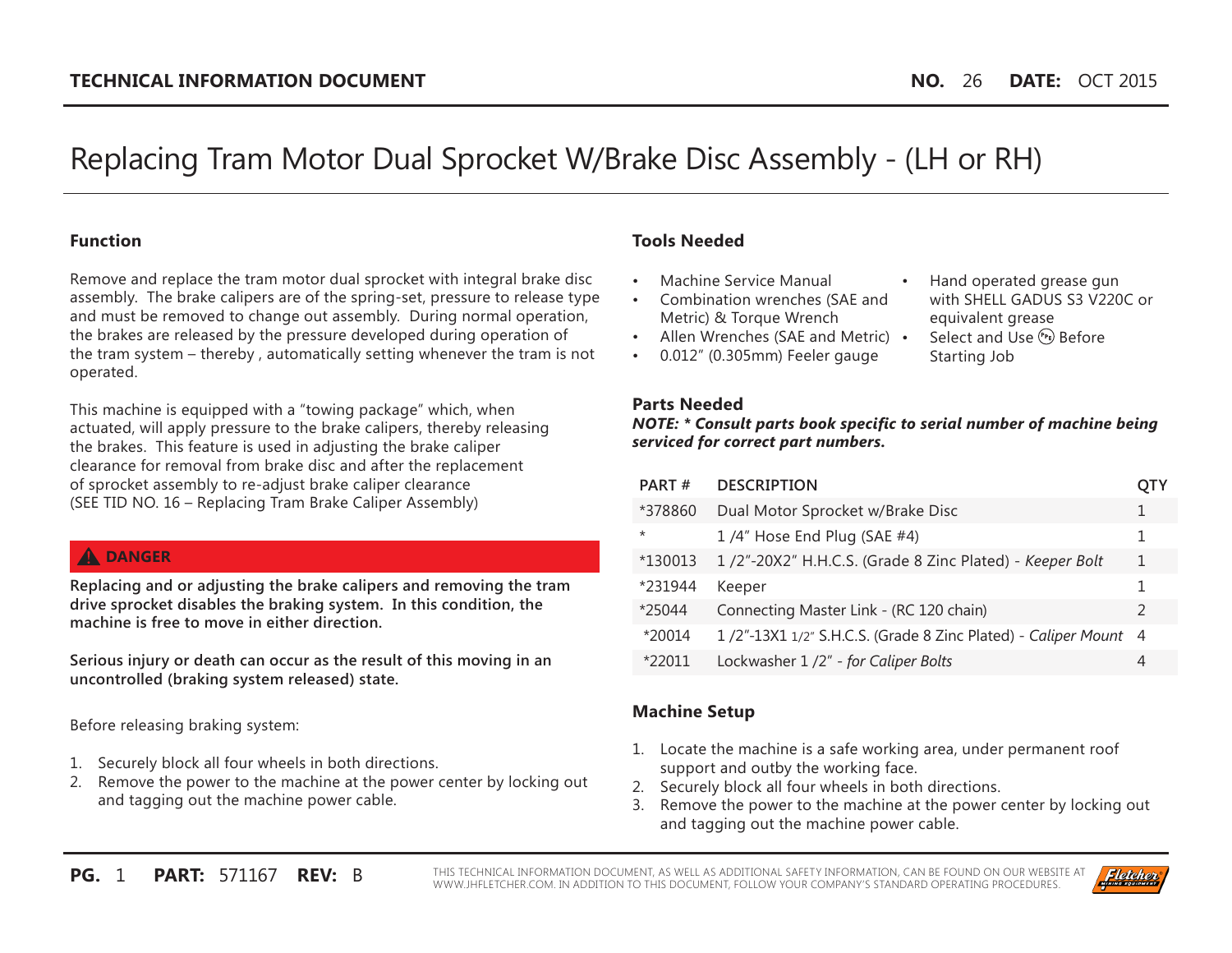#### *NOTICE*

The following steps will require use of the machine towing brake release feature. Consult the machine Service Manual for details concerning the use of this feature.

#### **Removal Procedure**

- 1. Disconnect the brake release pressure hose from the brake release pressure port on the brake caliper assembly (see figure 1). Plug the hose to prevent system contamination.
- 2. Connect the brake release pump to the brake release pressure port on the brake caliper assembly. Pump the brake release pump until the brake pressure gauge reads 1,500 psi releasing brake pads from disc.
- 3. Remove the four brake caliper assembly mounting bolts.
- 4. Remove the brake caliper assembly from the brake disc.
- 5. Remove the drive chains to the dual motor sprocket that connect to the front and rear countershaft sprockets with the master links on each chain (see figure 2).
- 6. Remove the keeper bolt that attaches the dual sprocket assembly with brake disc to tram motor shaft (see figure 3). (*NOTE: bolt is tack welded to keeper*)
- 7. Remove old dual sprocket assembly from tram motor shaft.

#### **Installation Procedure**

- 1. Place new dual sprocket assembly with brake disc onto tram motor shaft.
- 2. Install keeper in sprocket assembly and tack weld to inside of dual sprocker assembly.
- 3. Install new keeper bolt (1 /2"-20X2" H.H.C.S.) and tighten to 105 LBf-FT (140 Nm) then tack weld to keeper
- 4. Re-install inside tram chains to front and rear countershaft sprockets using new master links.
- 5. Re-install the brake caliper assembly onto the brake disc and into position for mounting.
- 6. If brake caliper will not fit on brake disc, pump the brake release pump again until the brake pressure gauge reads 1,500 psi.
- 7. Install the four new brake caliper assembly mounting bolts (1/2"-13X 1 1/2" S.H.C.S.) and lockwashers then tighten to 95 LBf-FT (130 Nm).
- 8. Open the valve on the brake release pressure pump to release the pressure on the brake caliper.
- 9. Open (turn CCW) the air bleed valve on the brake caliper assembly.
- 10. While observing the air bleed valve on the brake caliper assembly, slowly pump the brake release pump until all air has been purged.
- 11. Using a hand operated grease gun, apply grease (SHELL GADUS® S3 V220C or equivalent) to brake caliper grease fitting.
- 12. Close (turn CW) the air bleed valve.
- 13. Pump the brake release pump until the brake pressure gauge reads 1,500 psi.
- 14. Place a 0.012" (0.305mm) feeler gauge between the brake pad and the brake disc.
- 15. Make sure the locking nut on the pad clearance adjusting screw is loosened.
- 16. Turn the pad clearance adjusting screw inward (CW) until the feeler gauge just fits between the brake disc and brake pad.
- 17. Tighten down the locking nut on the pad clearance adjusting screw.
- 18. Open the valve on the brake release pressure pump to release the pressure on the brake caliper. MAKE SURE THE BRAKE RELEASE PRESSURE SHOWS ZERO. (See machine Service Manual.)
- 19. Disconnect the brake release pressure pump from the brake caliper and re-connect the brake release pressure hose from the machine to the brake release pressure port on the brake caliper assembly.
- 20. Restore power to the machine.
- 21. Remove blocking from wheels.
- 22. Test for proper operation.

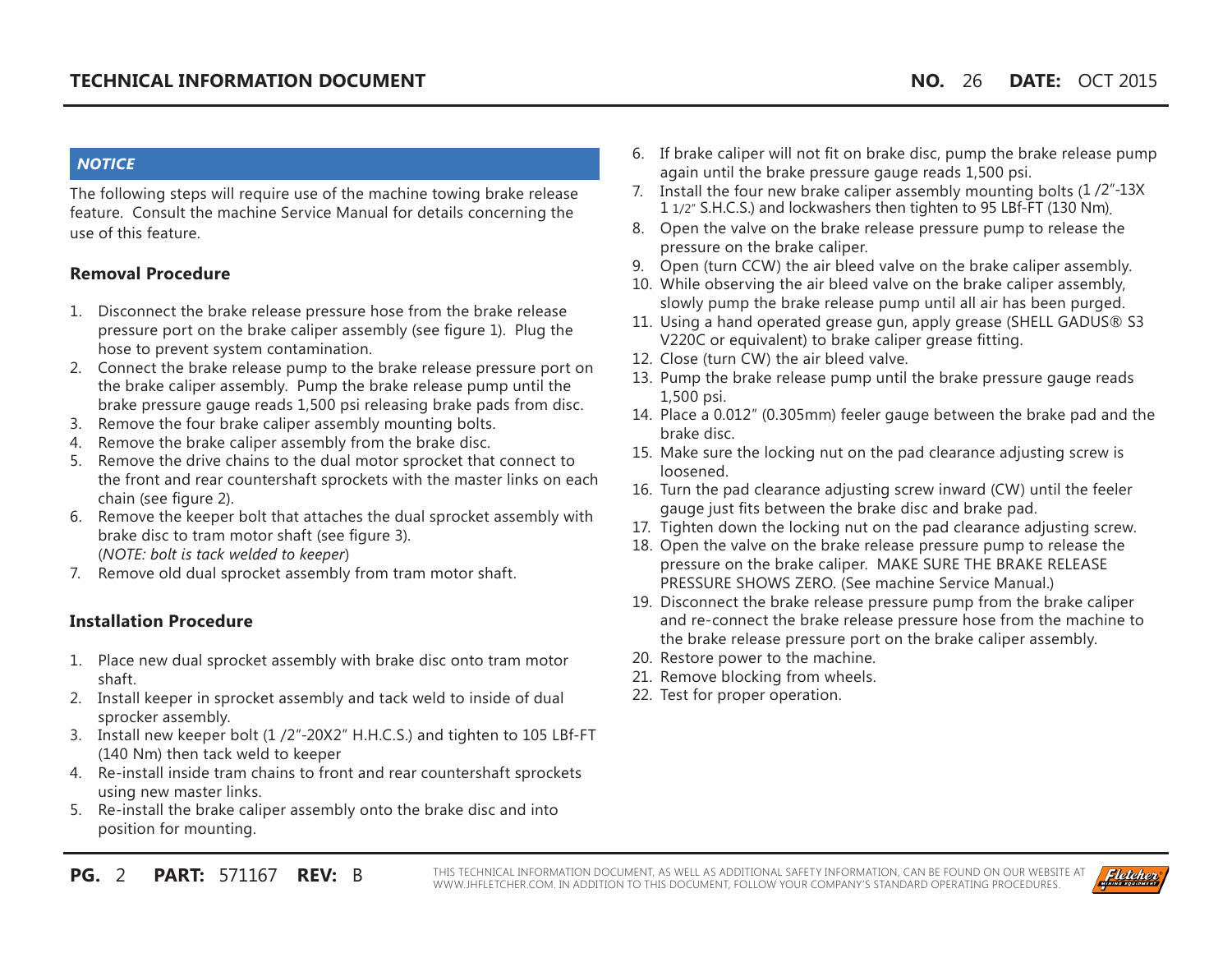# **Figure 1**



#### **Component Parts (Fig. 1)**

| <b>ITFM</b> | <b>DESCRIPTION</b>             |  |
|-------------|--------------------------------|--|
|             | Pad Clearance Adjustment Screw |  |
|             | Locking Nut                    |  |
|             | <b>Mounting Bolt</b>           |  |
|             | <b>Grease Fitting</b>          |  |
| 5           | Air Bleed Valve                |  |
|             | Brake Release Pressure Port    |  |

**PG. 3 PART: 571167 REV:** B THIS TECHNICAL INFORMATION DOCUMENT, AS WELL AS ADDITIONAL SAFETY INFORMATION, CAN BE FOUND ON OUR WEBSITE AT WWW.JHFLETCHER.COM. IN ADDITION TO THIS DOCUMENT, FOLLOW YOUR COMPANY'S STANDARD OPE

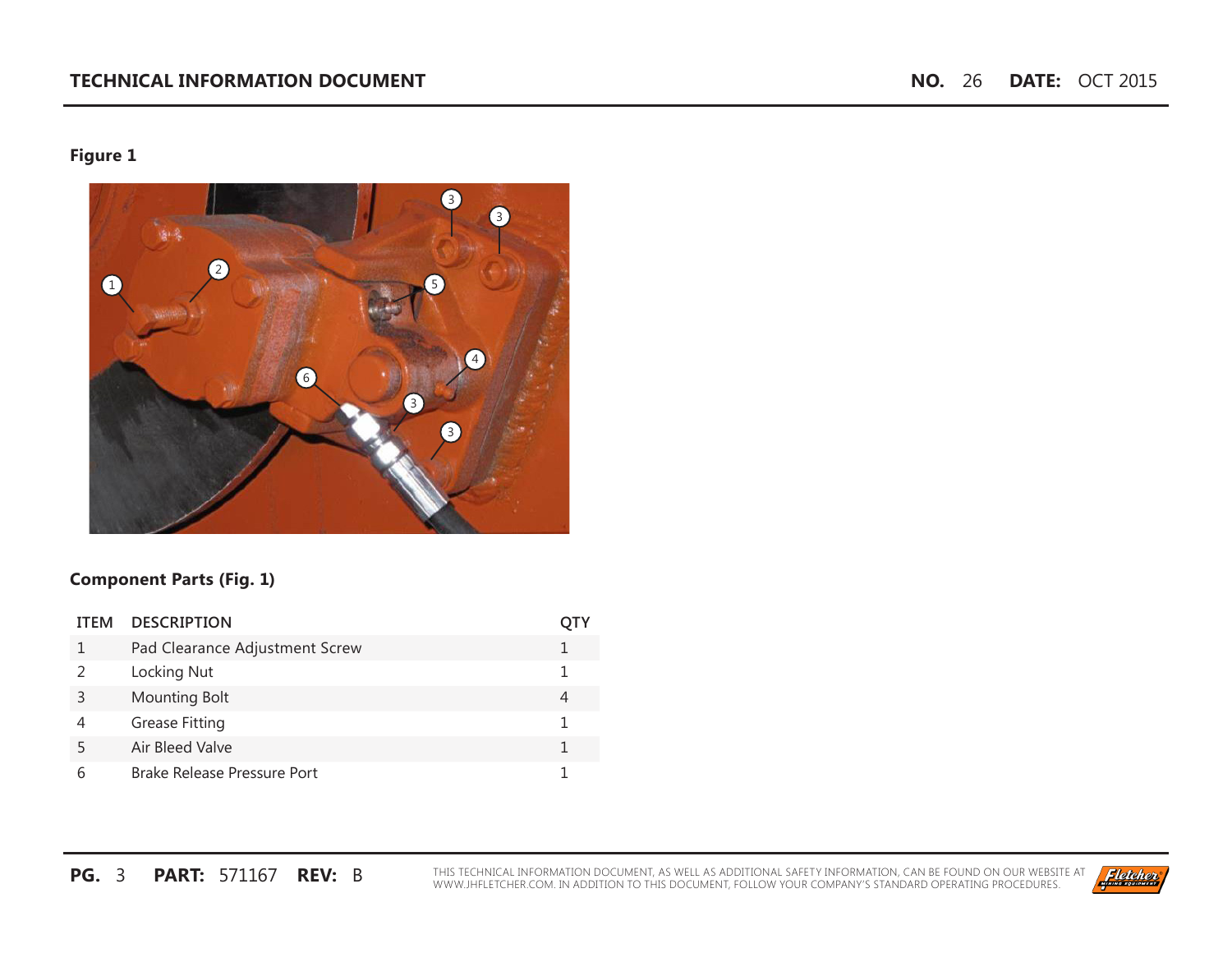#### **TECHNICAL INFORMATION DOCUMENT NO.** 26 **DATE:** OCT 2015

# **Figure 2**



#### **Component Parts (Fig. 2)**

| ITEM DESCRIPTION                                        | <b>OTY</b> |
|---------------------------------------------------------|------------|
| Dual Motor Sprocket w/Brake Disc (brake disc not shown) |            |
| Front Countershaft Drive Chain                          |            |
| Rear Countershaft Drive Chain                           |            |

**PG. 4 PART: 571167 REV:** B THIS TECHNICAL INFORMATION DOCUMENT, AS WELL AS ADDITIONAL SAFETY INFORMATION, CAN BE FOUND ON OUR WEBSITE AT WWW.JHFLETCHER.COM. IN ADDITION TO THIS DOCUMENT, FOLLOW YOUR COMPANY'S STANDARD OPE